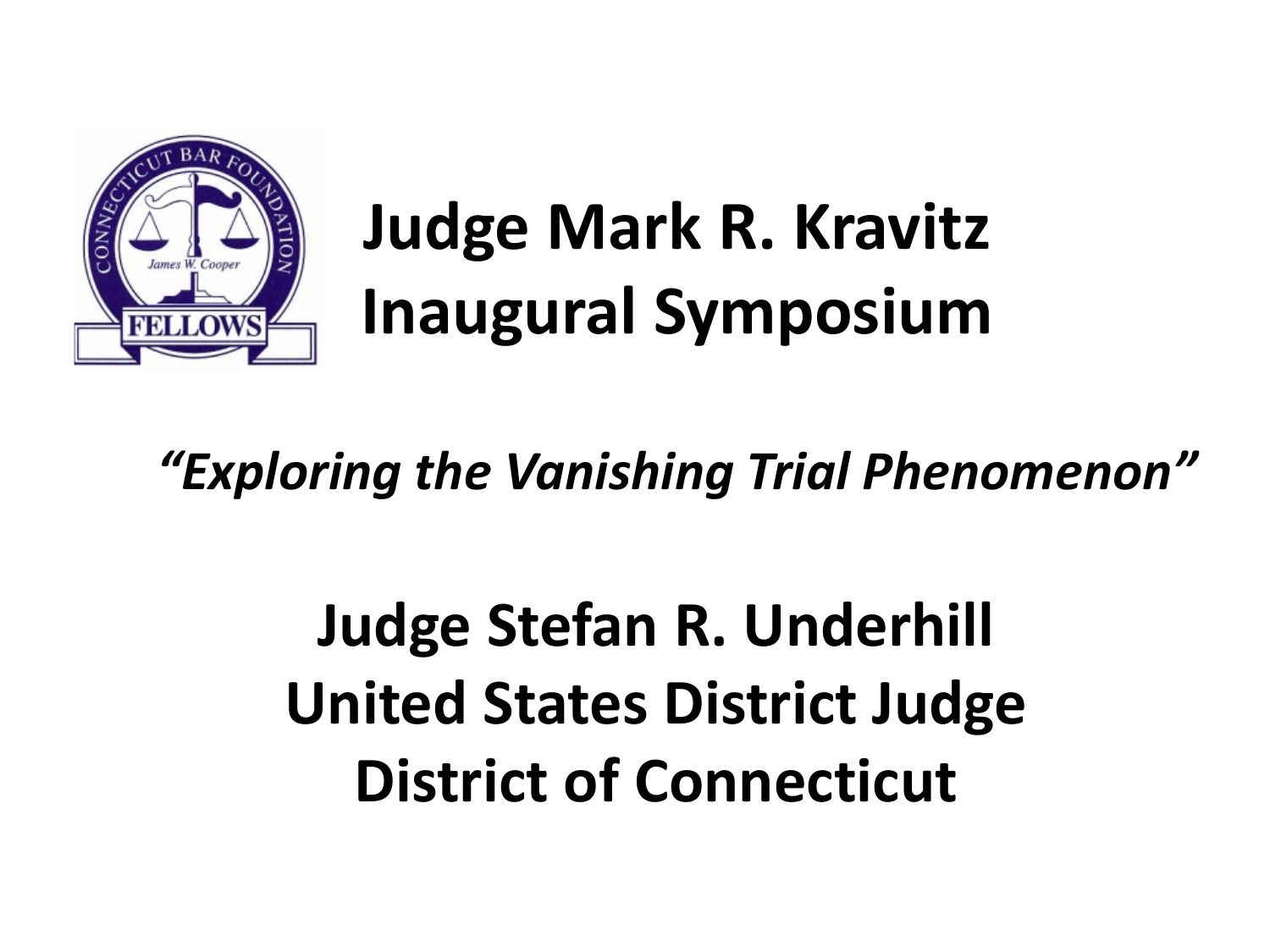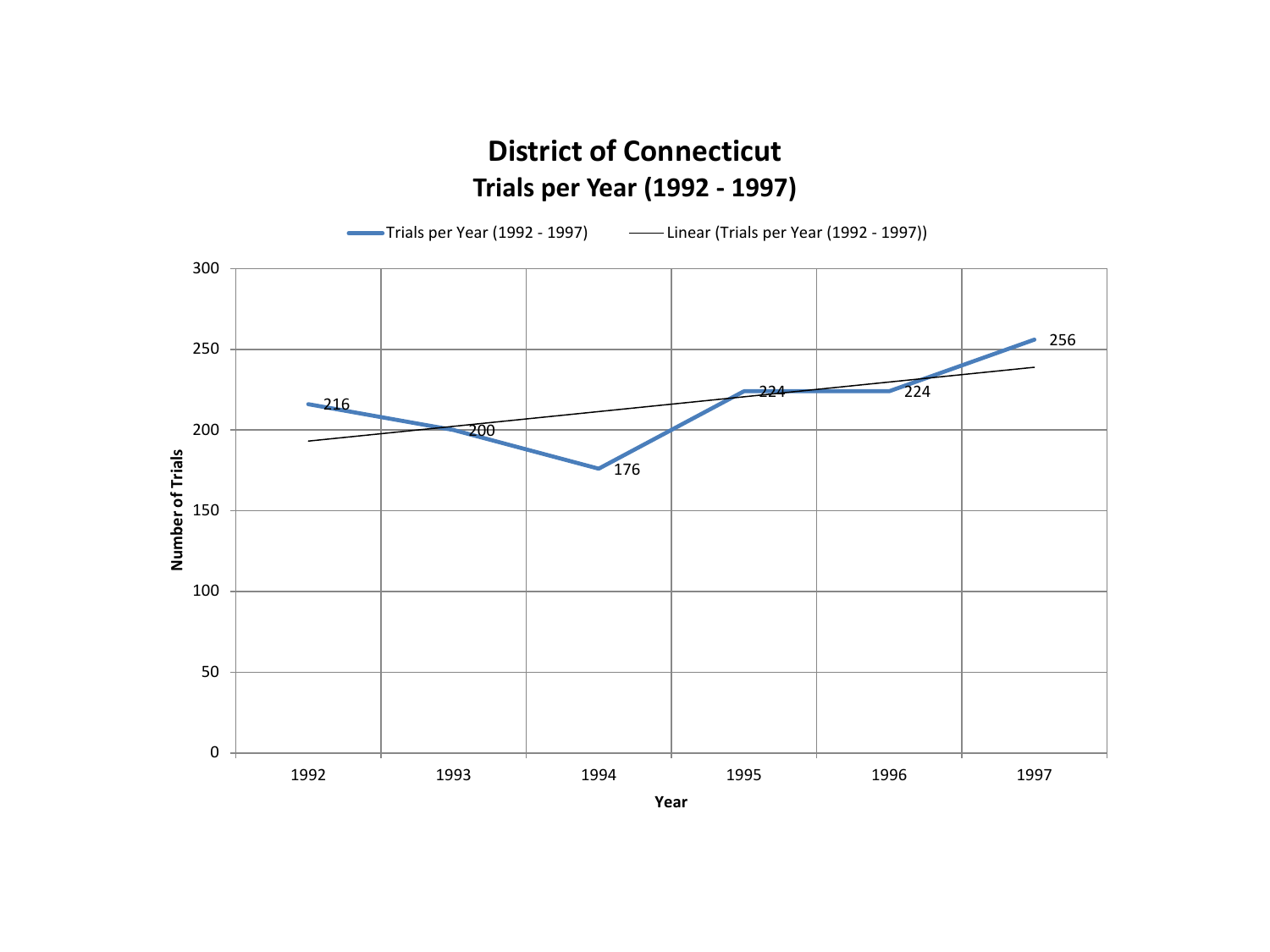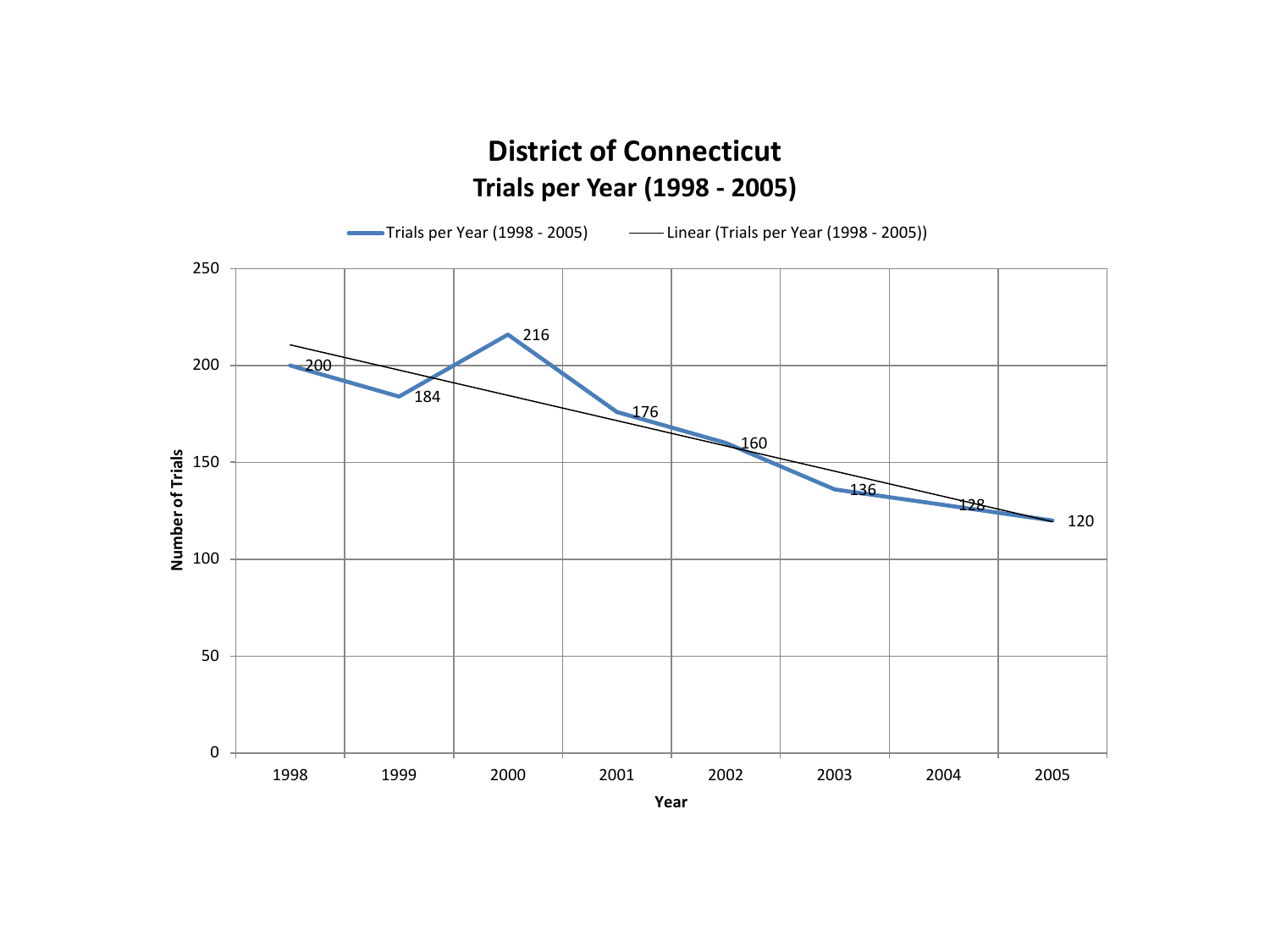

#### **District of Connecticut Trials per Year (2006 - 2011)**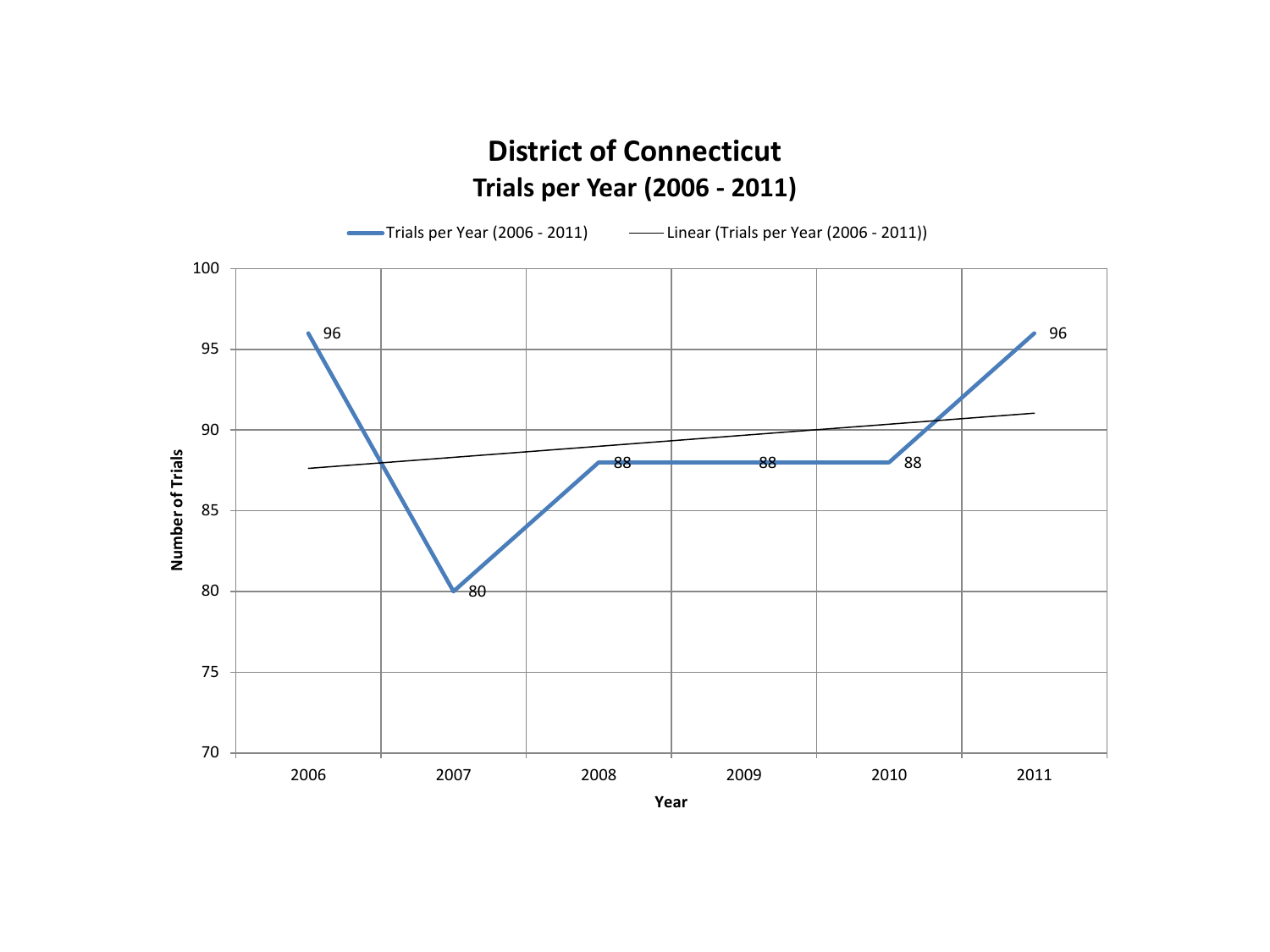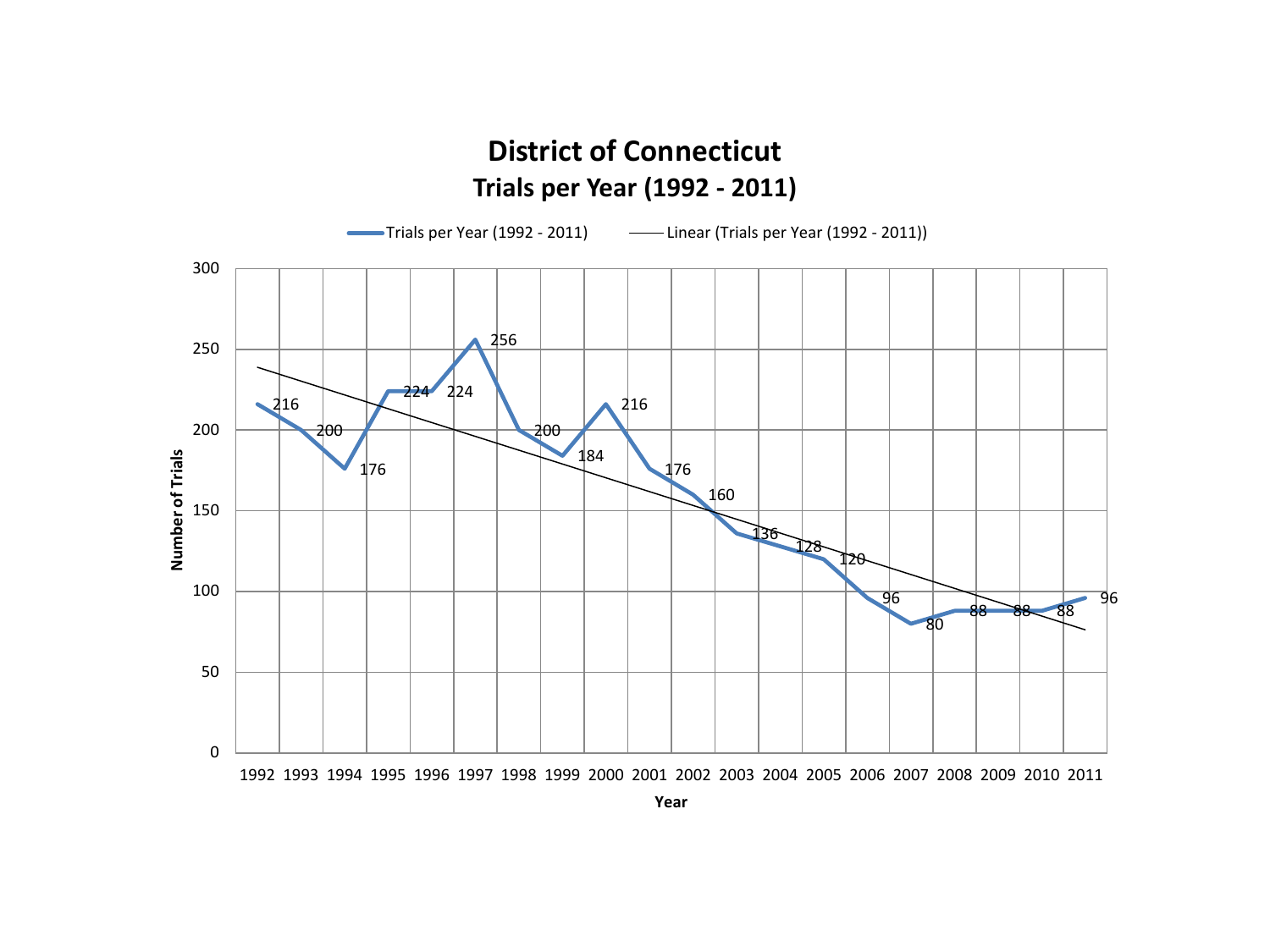#### **District of Connecticut Pending Cases per Year (1992 - 1997)**

Pending Cases per Year (1992 - 1997)

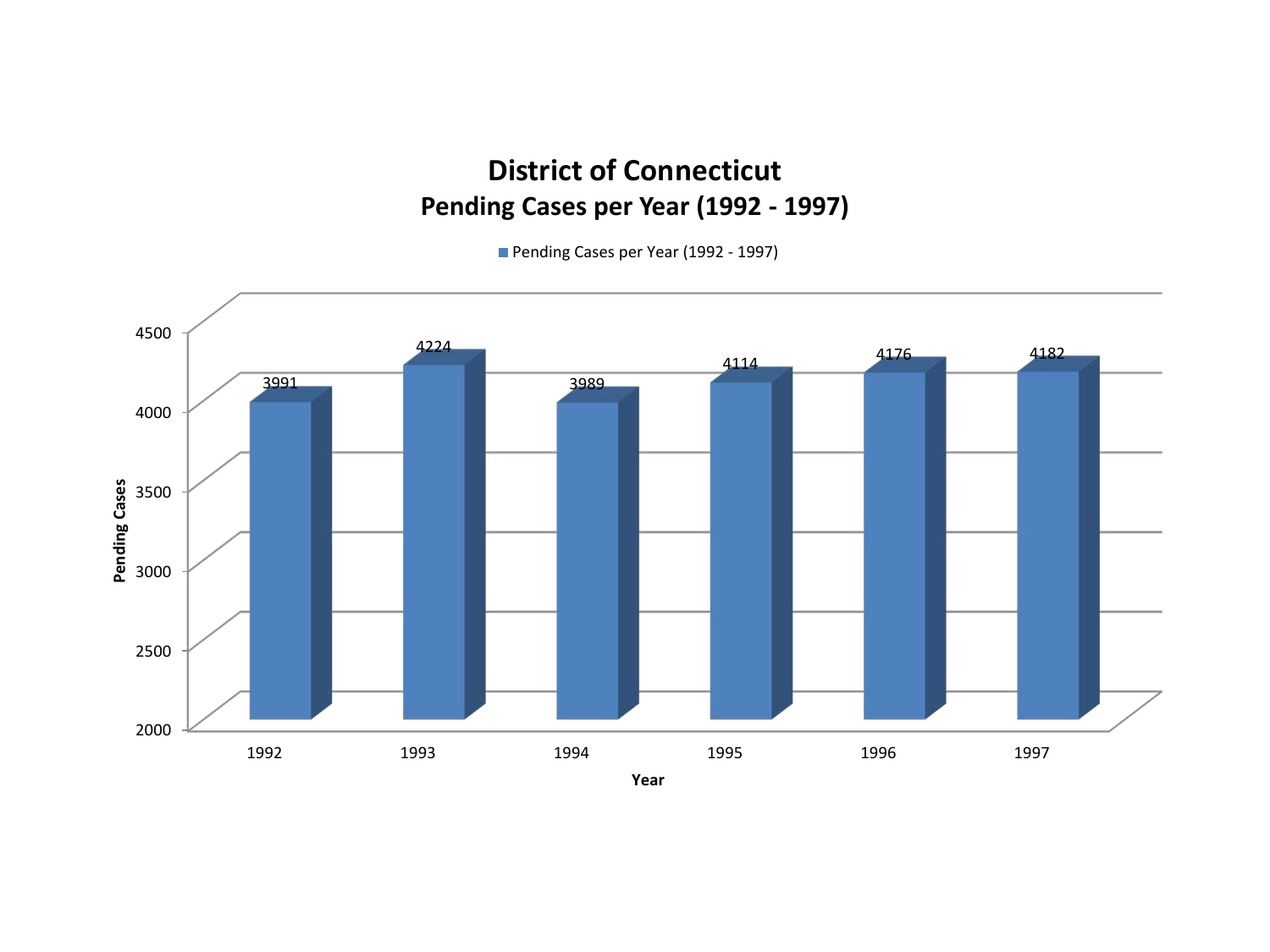#### **District of Connecticut Pending Cases per Year (1998 - 2005)**

Pending Cases per Year (1998 - 2005)

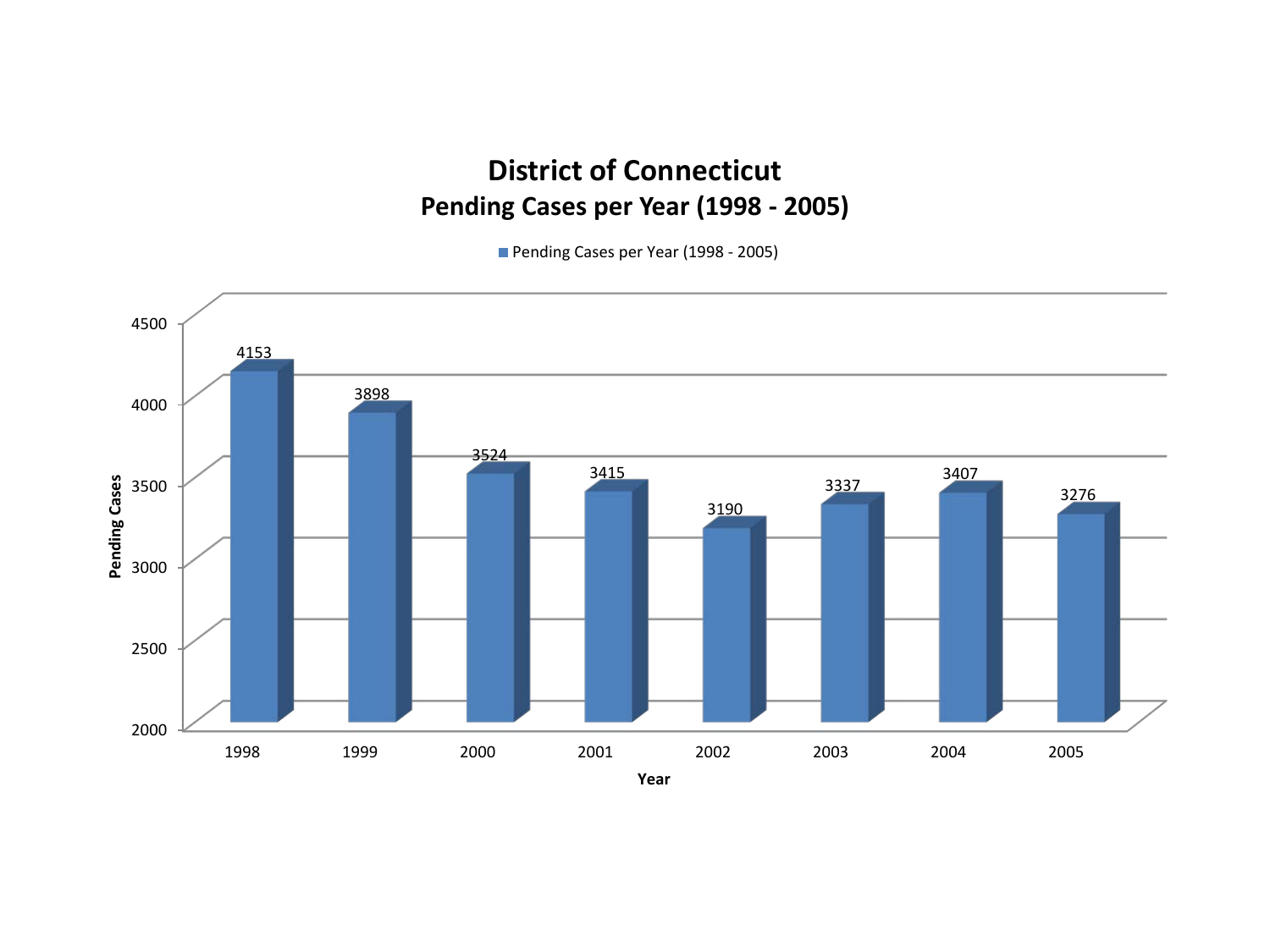#### **District of Connecticut Pending Cases per Year (2006 - 2011)**

Pending Cases per Year (2006 - 2011)

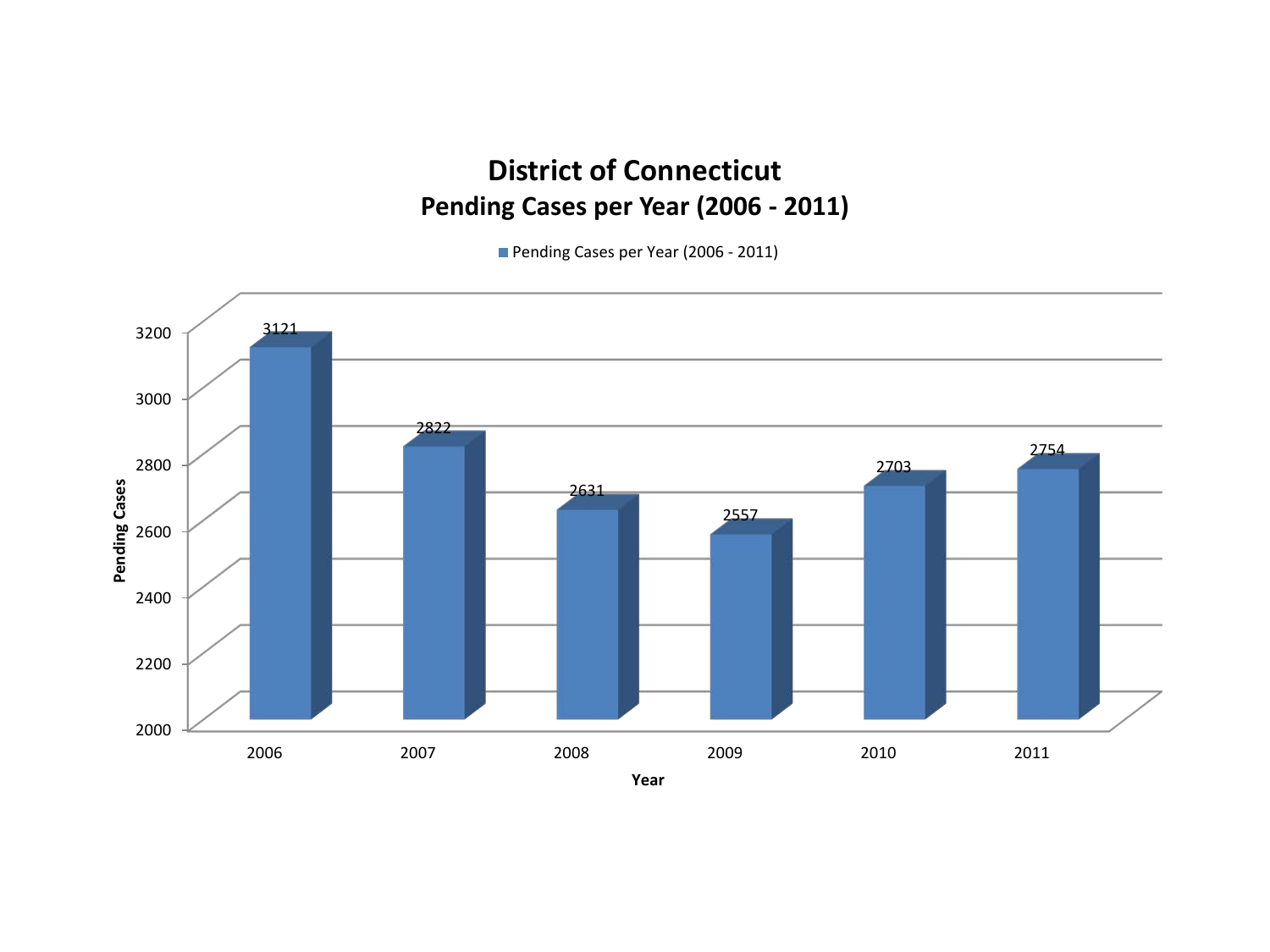#### **District of Connecticut Pending Cases per Year (1992 - 2011)**

Pending Cases per Year (1992 - 2011)

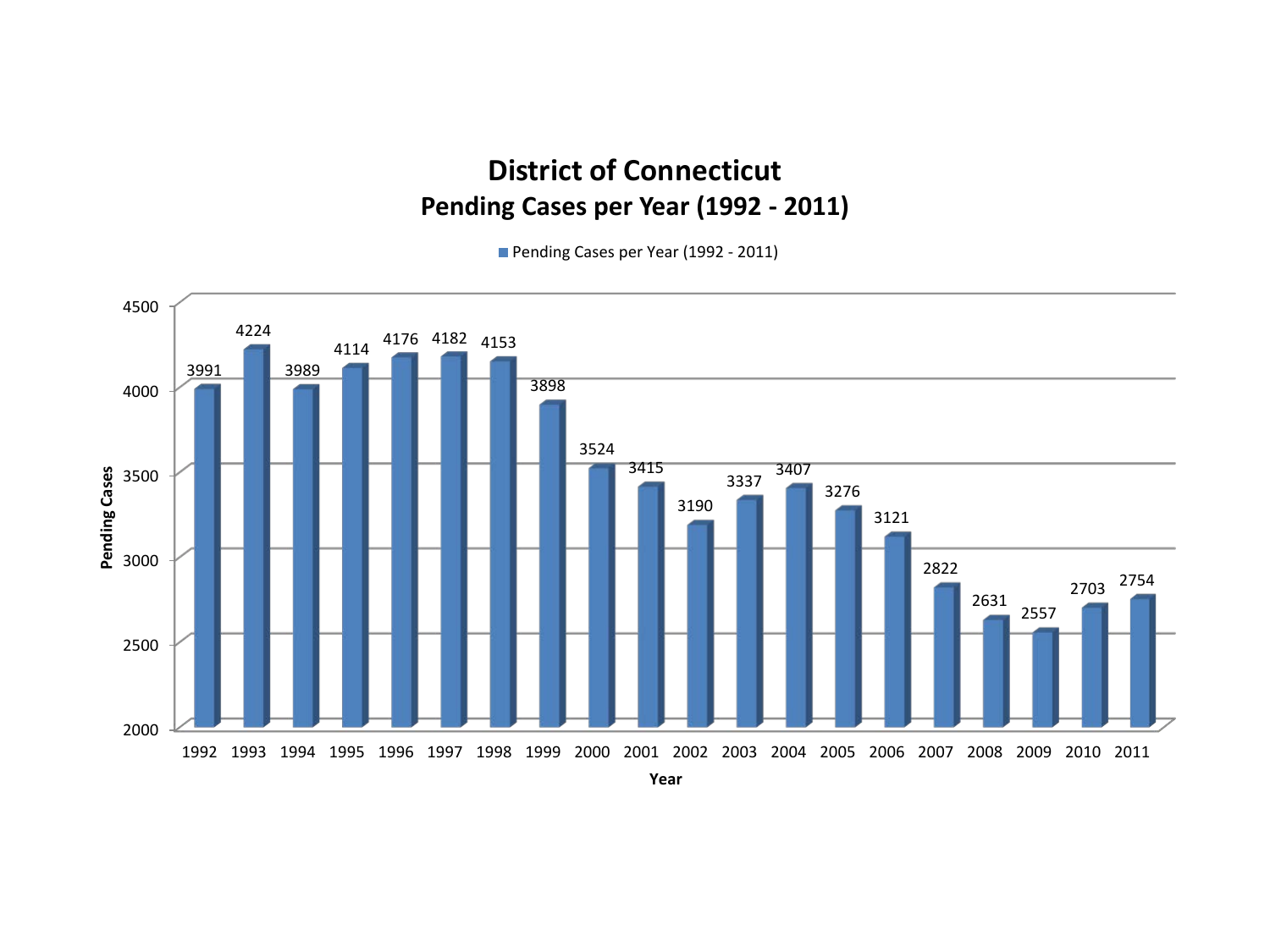#### **District of Connecticut Percentage of Pending Cases with a Trial**



**Year**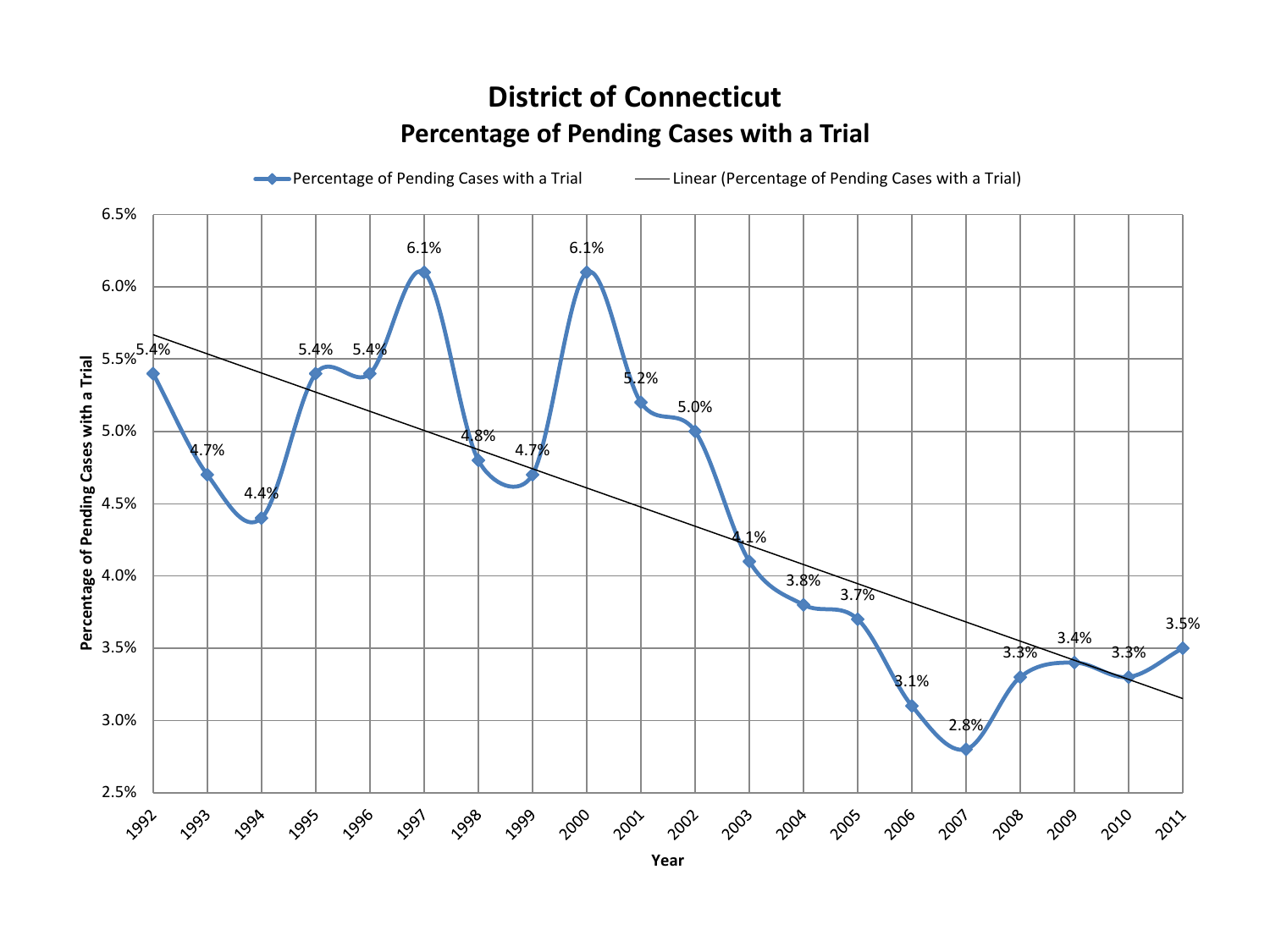## Summary of District Court Data

- Absolute number of trials is down significantly over past 20 years:
	- 1992 1997 the District held annual average of 216 trials
	- 1998 2005 the District held annual average of 165 trials
	- 2006 2011 the District held annual average of 89 trials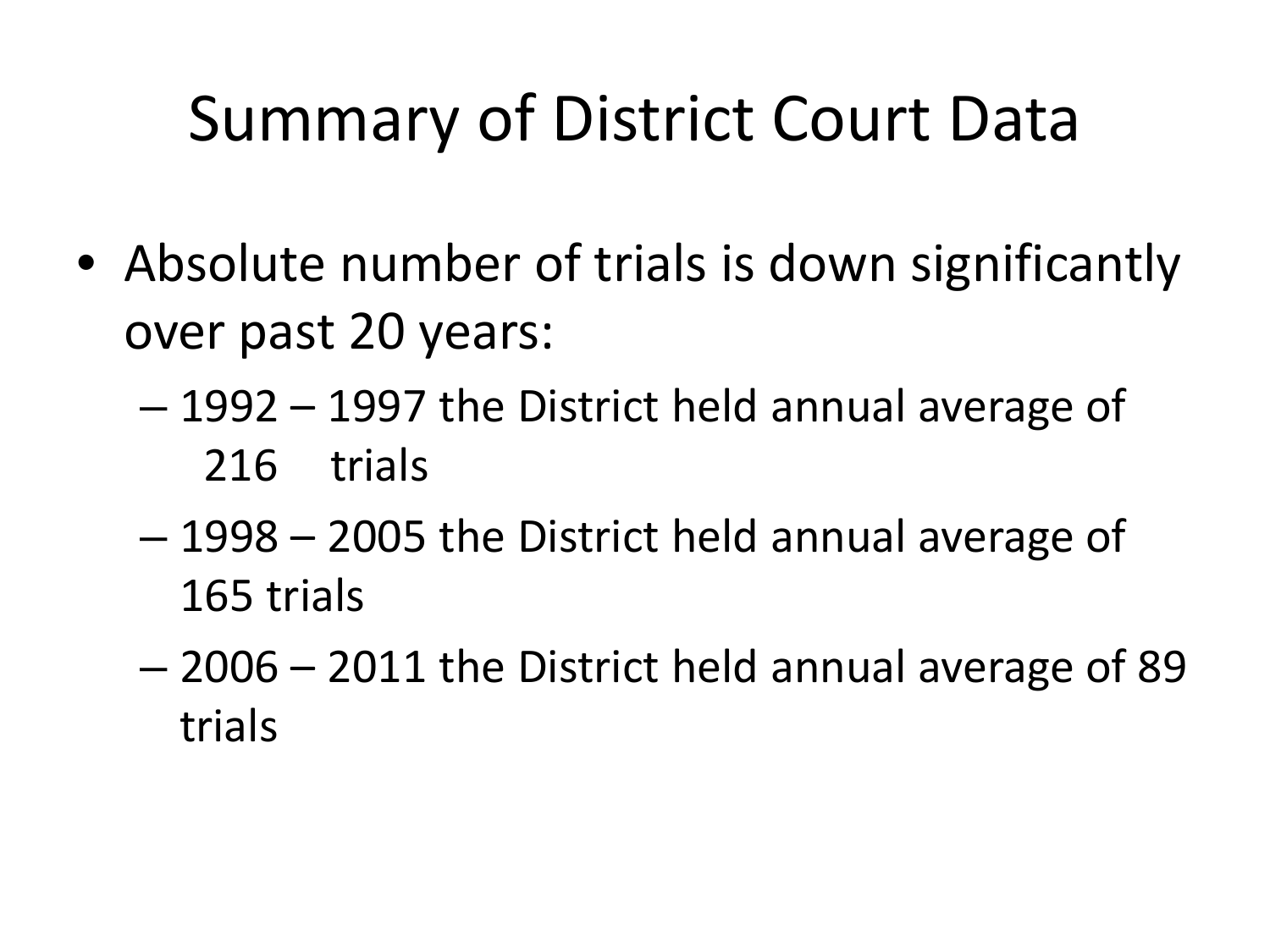# Summary of District Court Data (cont.)

- Absolute number of pending cases is down significantly over past 20 years:
	- 1992 1997 the District had an average of 4,113 pending cases
	- 1998 2005 the District had an average of 3,525 pending cases
	- 2006 2011 the District had an average of 2,765 pending cases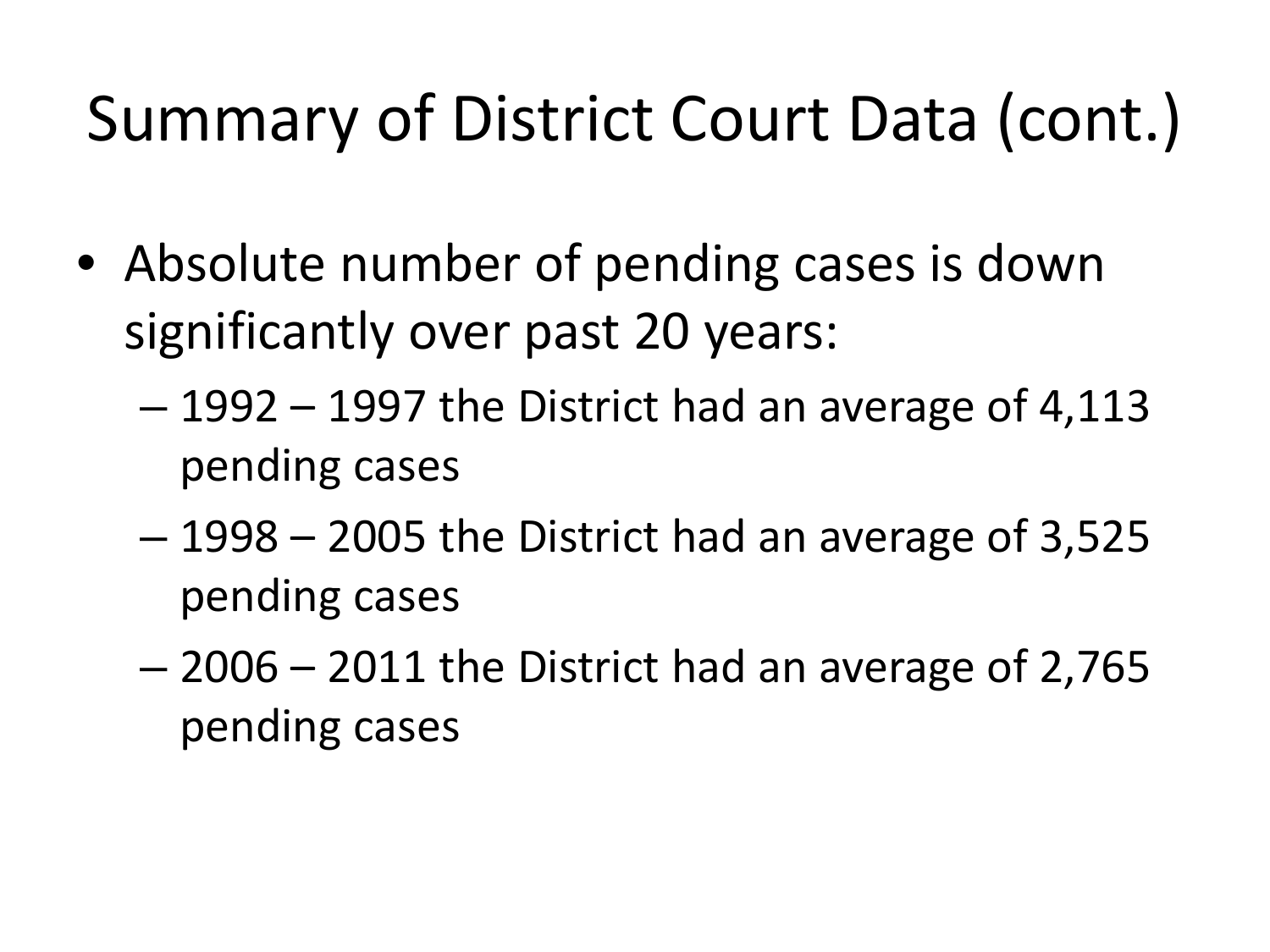# Summary of District Court Data (cont.)

- Percentage of pending cases in which a trial is held has declined significantly over the past 20 years:
	- 1992 1997 trials were held in 5.2 percent of pending cases
	- 1998 2005 trials were held in 4.7 percent of pending cases
	- 2006 2011 trials were held in 3.2 percent of pending cases